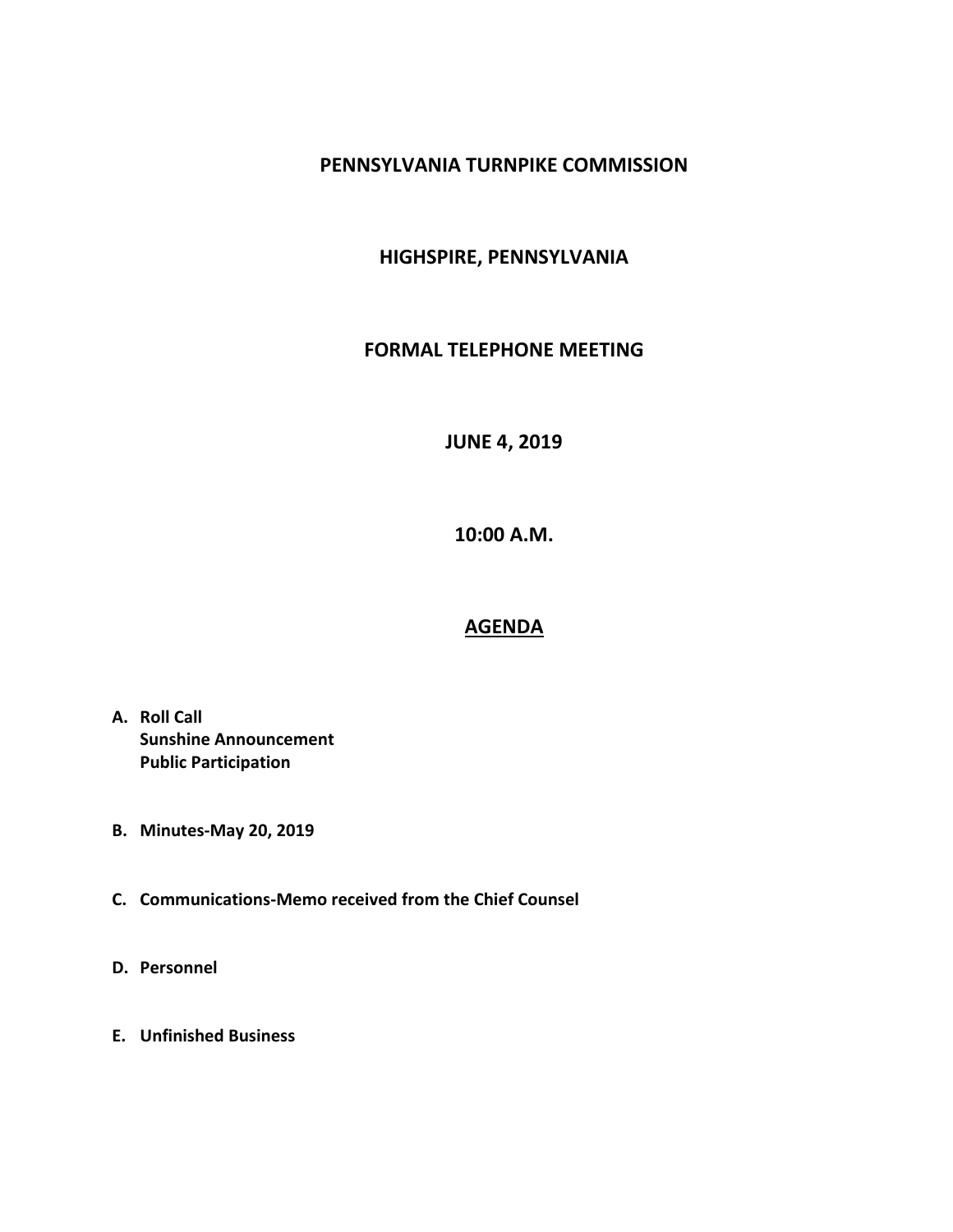- **1. Approve the negotiation and execution of Supplemental Agreement #1 for construction management/construction inspection (CM/CI) services for the Tuscarora Tunnel rehabilitation with Johnson, Mirmiran & Thompson, Inc. (JMT), for an increase of \$5,900,000.00 to complete all CM/CI services; for a revised not-to-exceed amount of \$12,400,000.00.**
- **2. Approve the negotiation and execution of the Agreements, an MOU and an Amendment for the items listed in memos "a" through "d":**
	- **a. Four (4) agreements for fabricated structural steel inspections systemwide for calendar years 2020 – 2024, with the same selected consultants negotiated by PennDOT; for a total combined not-to-exceed amount of \$7,000,000.00;**
	- **b. Amendment to our agreement with Nelson & Campbell, LLC for E-ZPass distribution, exercising the option to renew the agreement for an additional year;**
	- **c. Memorandum of Understanding with Worcester Township for payment to the Township for the planting of trees adjacent to an area where vegetation was removed as part of the total reconstruction project from MP A26.00 to MP A31.00; at an amount of \$25,000.00;**
	- **d. Reimbursement Agreement with the Borough of Dravosburg to reimburse the Borough the cost for the design and construction of Maple Avenue which is necessary for construction of the Mon/Fayette Expressway; at a not-to-exceed amount of \$2,000,000.00.**
- **3. Approve the Right-of-Way Requests for the items listed in memos "a" through "n":**
	- **a. Adopt the proposed Property Acquisition Resolution for Right-of-Way #14S010 (Keith & Migdalia Frazier), a total take parcel necessary for construction of the Mon/Fayette Expressway, Rt. 51 to I-376, by authorizing payment of \$12,100.00 representing estimated just compensation to counsel named at a later date; and authorize payment of additional statutory damages as calculated by the Right-of-Way Administrator and approved by the Chief Counsel;**
	- **b. Authorize payment of \$2,977.50 to Lebanon Village Condominium Association, as all units are being taken as part of the Mon/Fayette Expressway, Rt. 51 to I-376; authorize payment of \$508.00 to Dornish Law Offices, P.C.; and approve payment of Section 710 statutory damages of up to \$4,000.00;**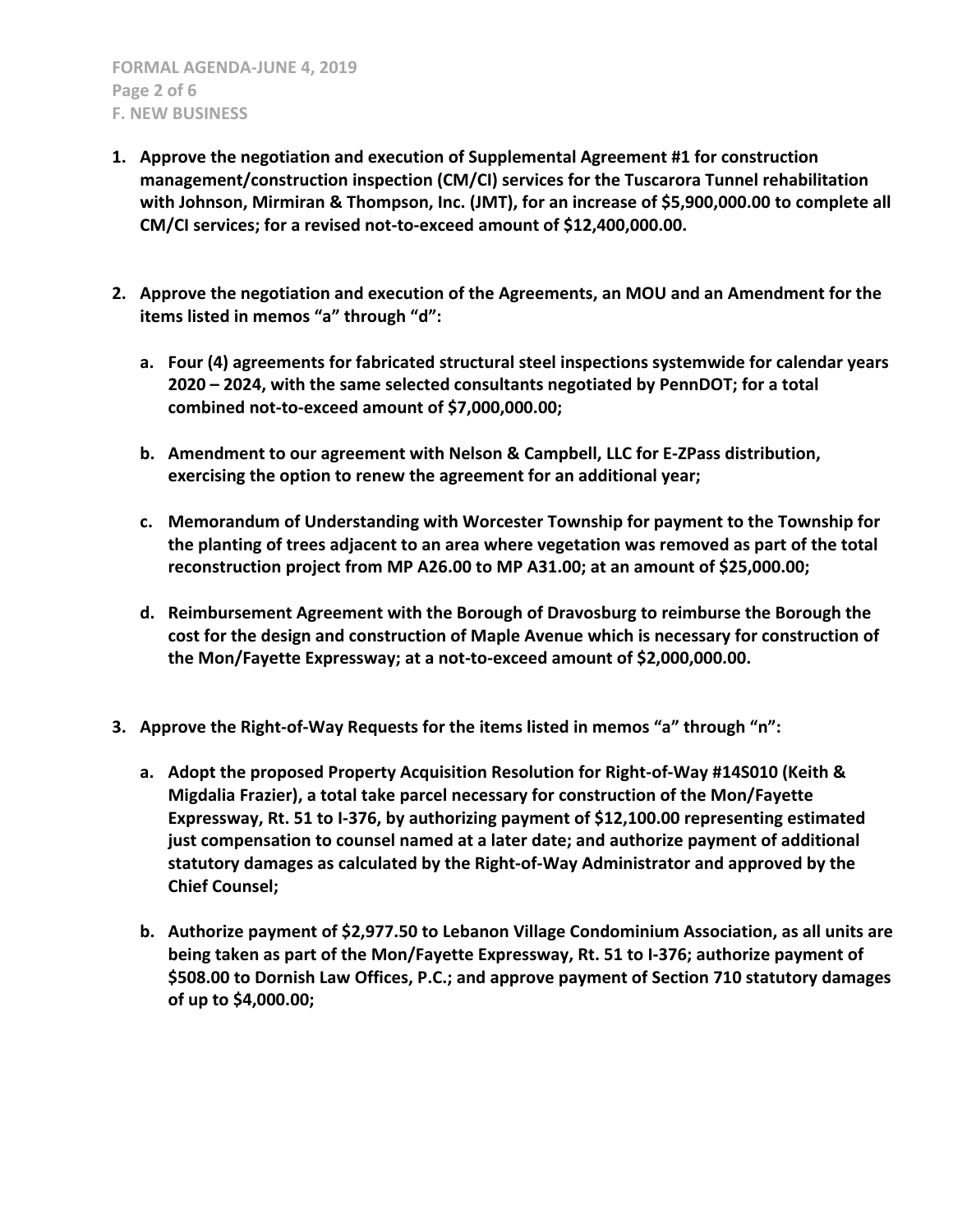- **c. Acquisition of Right-of-Way #15000-C1 (Paul T. & Christine M. Hudak, Jr.), a partial take parcel necessary for the total reconstruction project from MP 57.00 to MP 67.00 by authorizing payment of \$5,075.00 representing fair market value and pro-rated taxes to Paul T. & Christine M. Hudak, Jr.; authorize the appropriate Commission officials to execute the Agreement of Sale and other documents that may be required for closing; authorize the payment of additional statutory damages as calculated by the Right-of-Way Administrator and approved by the Chief Counsel; and payment of fair market value to the property owners is contingent upon the delivery of a deed as prepared by the Legal Department;**
- **d. Acquisition of Right-of-Way #14S293 (Sheena Evangeline Berkley), a total take parcel necessary for construction of the Mon/Fayette Expressway, Rt. 51 to I-376, by authorizing payment of \$111,614.18 representing fair market value, pro-rated taxes and recording fees to Arrow Land Solutions, LLC, escrow agent; authorize the appropriate Commission officials to execute the Agreement of Sale and other documents that may be required for closing; authorize the payment of additional statutory damages as calculated by the Right-of-Way Administrator and approved by the Chief Counsel; and payment of fair market value to the property owner is contingent upon the delivery of a deed as prepared by the Legal Department;**
- **e. Acquisition of Right-of-Way #12027-C (Allison Park Contractors, Inc.), a total take parcel necessary for Beaver River Bridge reconstruction by authorizing payment of \$235,873.28 representing fair market value, pro-rated taxes and recording fees to Tri-State Paralegal Service, LLC, escrow agent; authorize the appropriate Commission officials to execute the Agreement of Sale and other documents that may be required for closing; authorize the payment of additional statutory damages as calculated by the Right-of-Way Administrator and approved by the Chief Counsel; and payment of fair market value to the property owners is contingent upon the delivery of a deed as prepared by the Legal Department;**
- **f. Acquisition of Right-of-Way #14S383 (Lois M. Brier), a total take parcel necessary for construction of the Mon/Fayette Expressway, Rt. 51 to I-376, by authorizing payment of \$138,662.35 representing fair market value, pro-rated taxes and recording fees to Closure Settlement LLC, escrow agent; authorize the appropriate Commission officials to execute the Agreement of Sale and other documents that may be required for closing; authorize the payment of additional statutory damages as calculated by the Right-of-Way Administrator and approved by the Chief Counsel; and payment of fair market value to the property owner is contingent upon her delivery of a deed as prepared by the Legal Department;**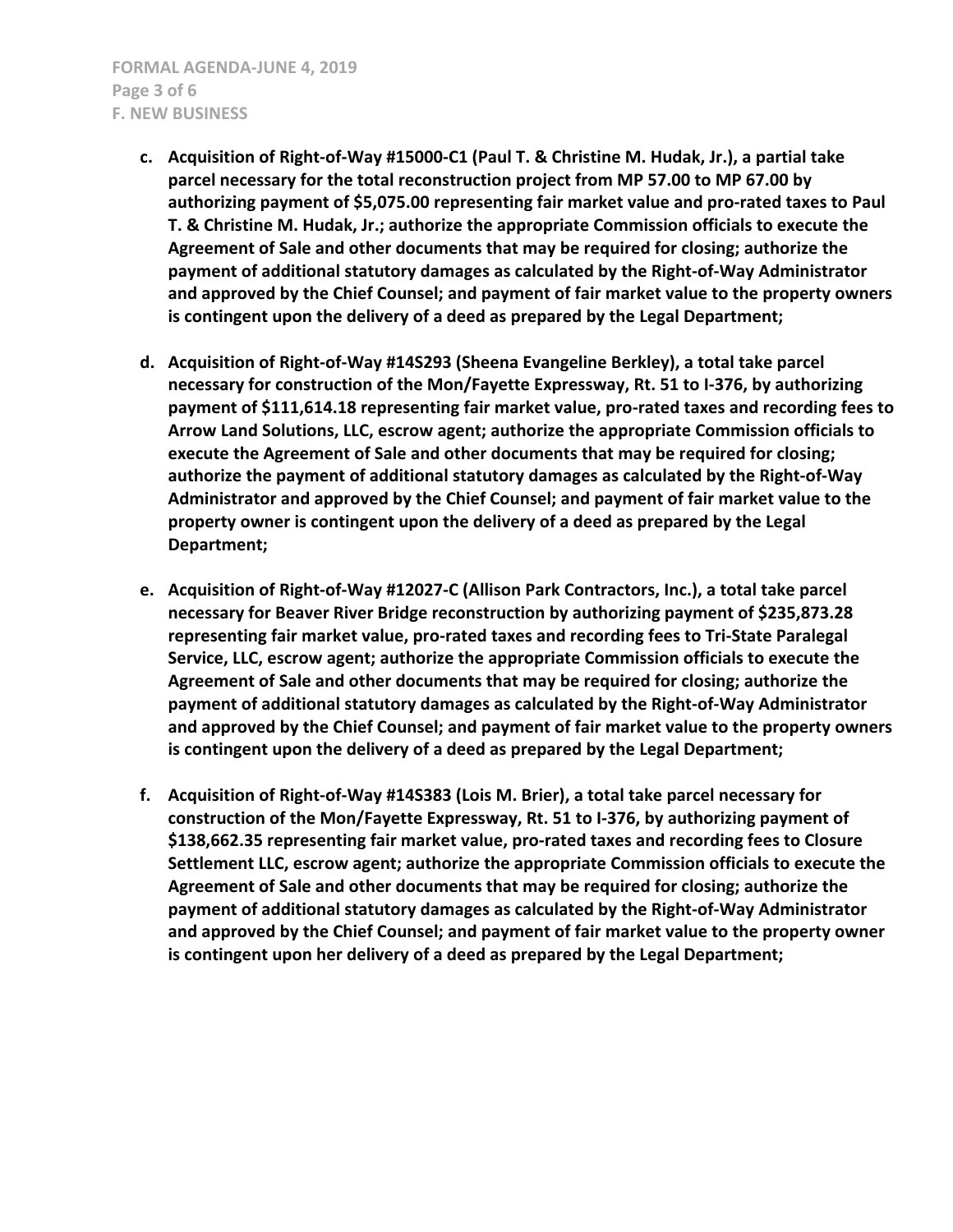- **g. Acquisition of Right-of-Way #14S419 (Richard W. Kosko), a total take parcel necessary for construction of the Mon/Fayette Expressway, Rt. 51 to I-376, by authorizing payment of \$60,615.67 representing fair market value, pro-rated taxes and recording fees to Universal Settlement Services of PA, LLC, escrow agent; authorize the appropriate Commission officials to execute the Agreement of Sale and other documents that may be required for closing; authorize the payment of additional statutory damages as calculated by the Right-of-Way Administrator and approved by the Chief Counsel; and payment of fair market value to the property owner is contingent upon his delivery of a deed as prepared by the Legal Department;**
- **h. Acquisition of Right-of-Way #14S296 (Estate of Stephen Karas), a total take parcel necessary for construction of the Mon/Fayette Expressway, Rt. 51 to I-376, by authorizing payment of \$14,737.04 representing fair market value, pro-rated taxes and recording fees to Arrow Land Solutions, LLC, escrow agent; authorize the appropriate Commission officials to execute the Agreement of Sale and other documents that may be required for closing; authorize the payment of additional statutory damages as calculated by the Right-of-Way Administrator and approved by the Chief Counsel; and payment of fair market value to the property owner is contingent upon the delivery of a deed as prepared by the Legal Department;**
- **i. Acquisition of Right-of-Way #14S265 (Estate of John Durik, Jr.), a total take parcel necessary for construction of the Mon/Fayette Expressway, Rt. 51 to I-376, by authorizing payment of \$34,952.17 representing fair market value, pro-rated taxes and recording fees to Arrow Land Solutions, LLC, escrow agent; authorize the appropriate Commission officials to execute the Agreement of Sale and other documents that may be required for closing; authorize the payment of additional statutory damages as calculated by the Right-of-Way Administrator and approved by the Chief Counsel; and payment of fair market value to the property owner is contingent upon the delivery of a deed as prepared by the Legal Department;**
- **j. Acquisition of Right-of-Way #14S335 (William C. & Jeanne Y. Devey), a total take parcel necessary for construction of the Mon/Fayette Expressway, Rt. 51 to I-376, by authorizing payment of \$63,581.51 representing fair market value, pro-rated taxes and recording fees to Closure Settlement LLC, escrow agent; authorize payment of \$34,688.65 representing housing supplement and reasonable closing costs to William C. & Jeanne Y. Devey; authorize payment of \$580.00 representing direct payment of reasonable closing costs to Hometeam Inspection Service; authorize the appropriate Commission officials to execute the Agreement of Sale and other documents that may be required for closing; authorize the payment of additional statutory damages as calculated by the Right-of-Way Administrator and approved by the Chief Counsel; and payment of fair market value to the property owner is contingent upon the delivery of a deed as prepared by the Legal Department;**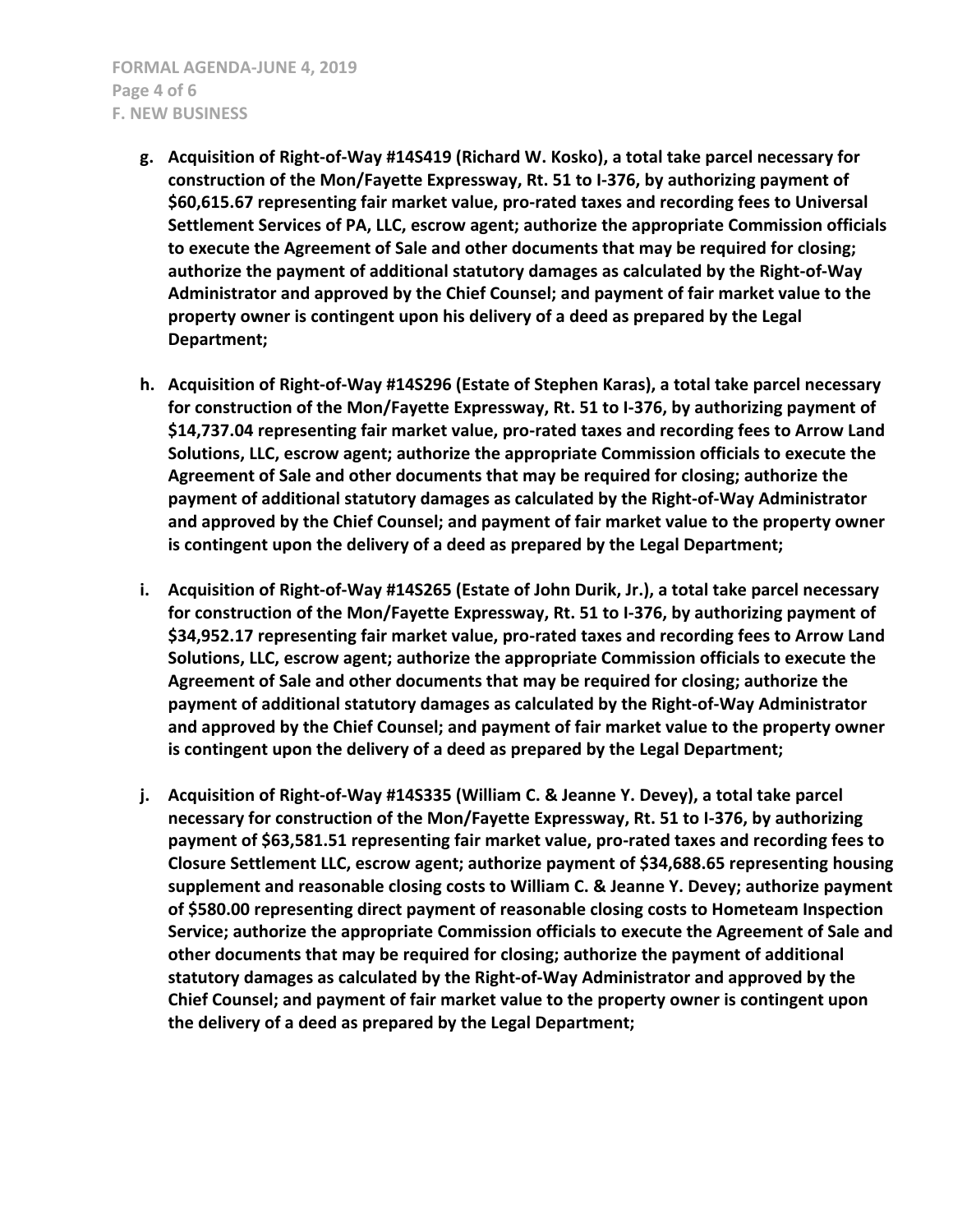- **k. Adopt the proposed Property Acquisition Resolution for Right-of-Way #14S063 (Charles Nehila and Nancy Nehila, their heirs, successors and assigns, Dennis P. Nehila, Deborah L. Norris, Charles E. Nehila, Candace Ciminnisi, Mark White, Deborah Lessard, Toni M. Nehila, Ashley Nehila, and Robert Lipnicky**), **a total take parcel necessary for construction of the Mon/Fayette Expressway, Rt. 51 to I-376, by authorizing payment of \$17,000.00 representing estimated just compensation to Bresnahan, Nixon & Finnegan, P.C., escrow agent; and approve payment of additional statutory damages as calculated by the Right-of-Way Administrator and approved by the Chief Counsel;**
- **l. Adopt the proposed Property Acquisition Resolution for Right-of-Way #14S013 (William H. & Jennie Harrison**), **a total take parcel necessary for construction of the Mon/Fayette Expressway, Rt. 51 to I-376, by authorizing payment of \$29,000.00 representing estimated just compensation to Wratcher Law LLC, escrow agent; and approve payment of additional statutory damages as calculated by the Right-of-Way Administrator and approved by the Chief Counsel;**
- **m. Acquisition of Right-of-Way #14S366 and #14S366-01 (Majik Property 3, LLC; William R. Majernik), a total take parcel necessary for construction of the Mon/Fayette Expressway, Rt. 51 to I-376, by authorizing payment of \$136,642.49 representing fair market value, pro-rated taxes and recording fees to Arrow Land Solutions, LLC, escrow agent; also authorize payment of \$15,010.00 representing rent supplement and moving costs to William R. Majernik; authorize the appropriate Commission officials to execute the Agreement of Sale and other documents that may be required for closing; authorize the payment of additional statutory damages as calculated by the Right-of-Way Administrator and approved by the Chief Counsel; and payment of fair market value to the property owner is contingent upon the delivery of a deed as prepared by the Legal Department;**
- **n. Settlement of Right-of-Way #14S218-1 (Lebanon Village Condominium; Gary L. Dora; Jodie Dora; Kellie Wardman), a total take parcel necessary for construction of the Mon/Fayette Expressway, Rt. 51 to I-376, by authorizing payment of \$1,000.00 representing balance of settlement funds owed to Babst Calland Clements & Zomir, PC, escrow agent; also authorize payment of \$3,776.25 representing Section 710 damages to Jenco Law Group, PC; authorize the appropriate Commission officials to execute the Settlement Agreement and General Release as reviewed and approved by the Legal Department; and payment of the settlement funds to the property owner is contingent upon the execution and delivery of the Settlement Agreement and General Release.**
- **4. Approve advertising for three (3) engineering design-related services open-end agreements.**
- **5. Approve the Change Order and Issue a Purchase Order for DataAdvantage Azure Perpetual software license and maintenance agreement with ePlus Technology, Inc.; for an additional DataAdvantage module, at a cost of \$79,440.00.**